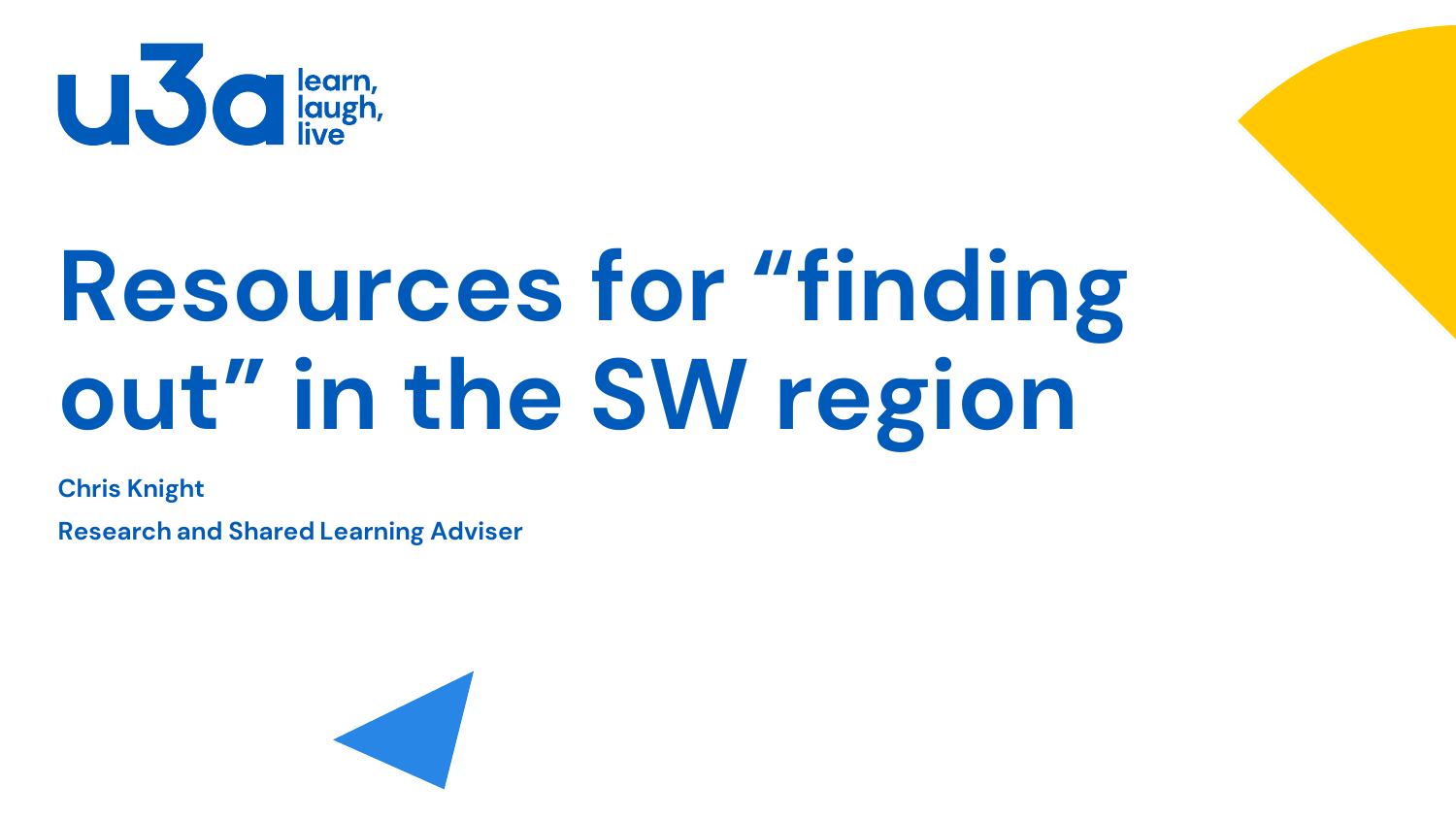

## **Where do I start?**

What am I interested in?

GO TO: U3a Research Database

<https://u3aresearch.org.uk/>

Here you can browse a database of projects run by u3as in the past either geographically or by subject = lots of ideas!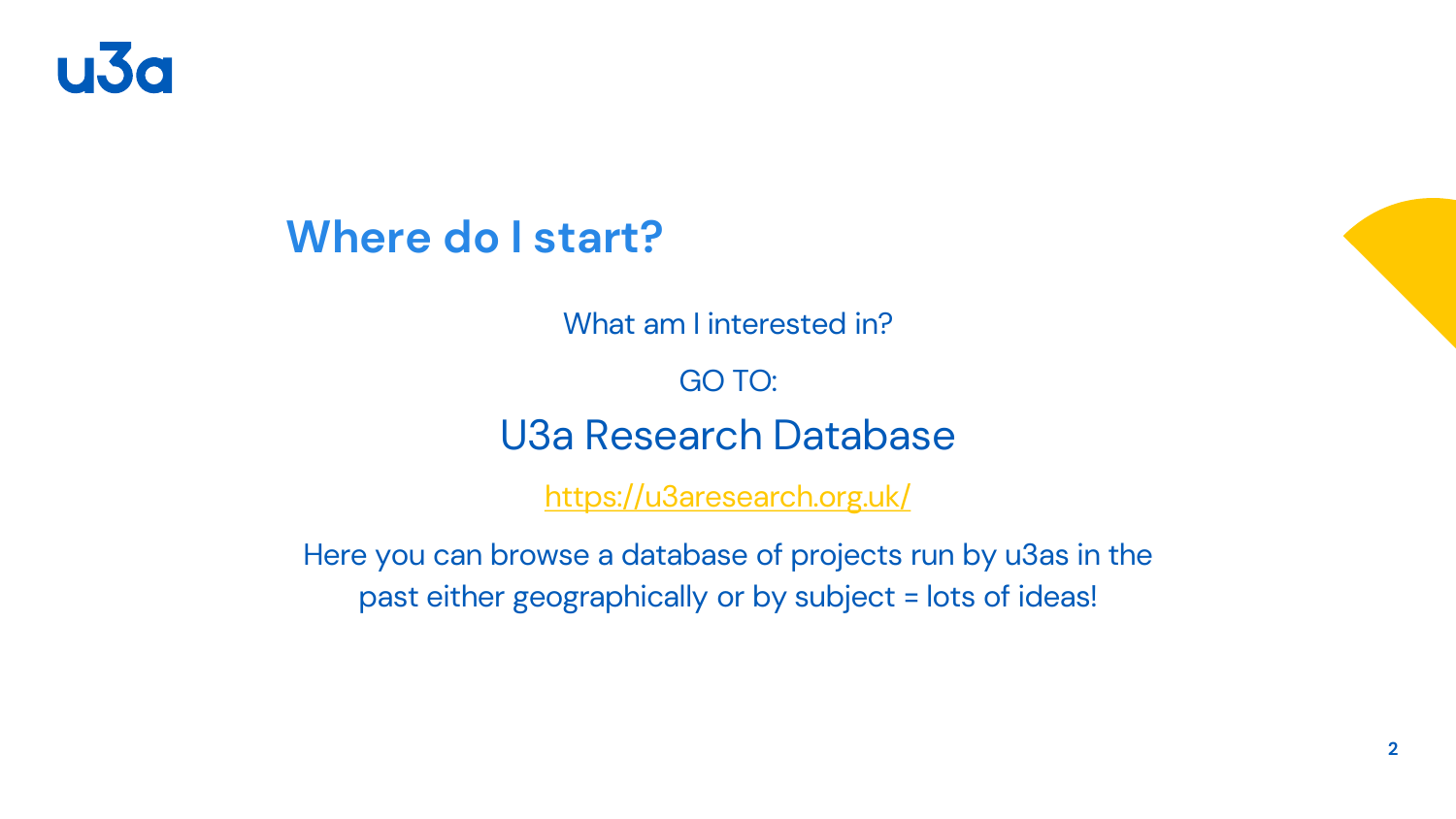

## **Where do I start?**

What am I interested in?

GO TO: U3a Sources Online

<https://sources.u3a.org.uk/>

This is an educational journal with stories of projects that u3as have carried out in the past. It can be searched.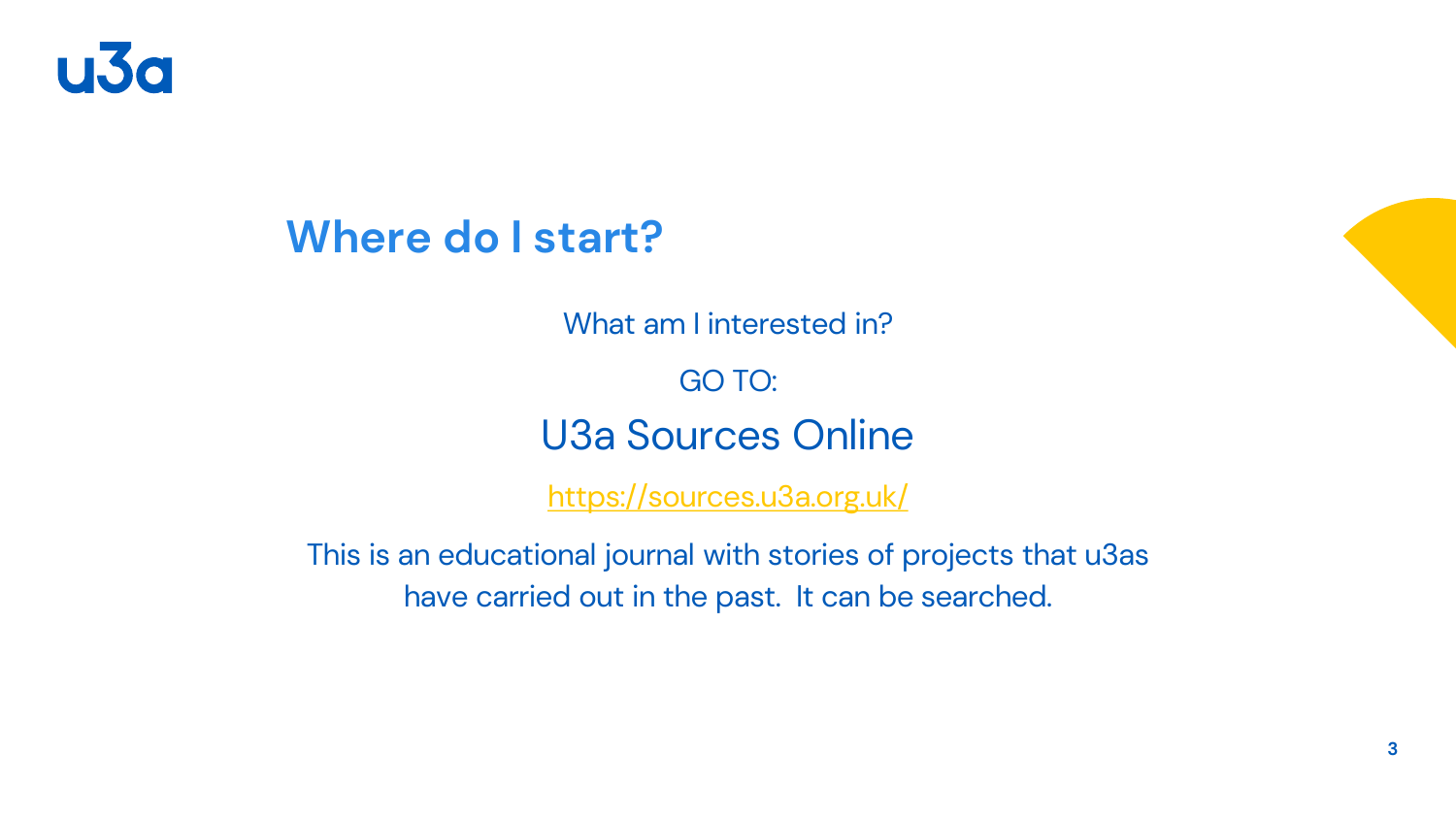

# **I've got an idea!**

But I need support ...

#### GO TO: National Subject Adviser

<https://u3a.org.uk/learning/subjects>

A list of over 70 subject advisers is also printed in each issue of

Third Age Matters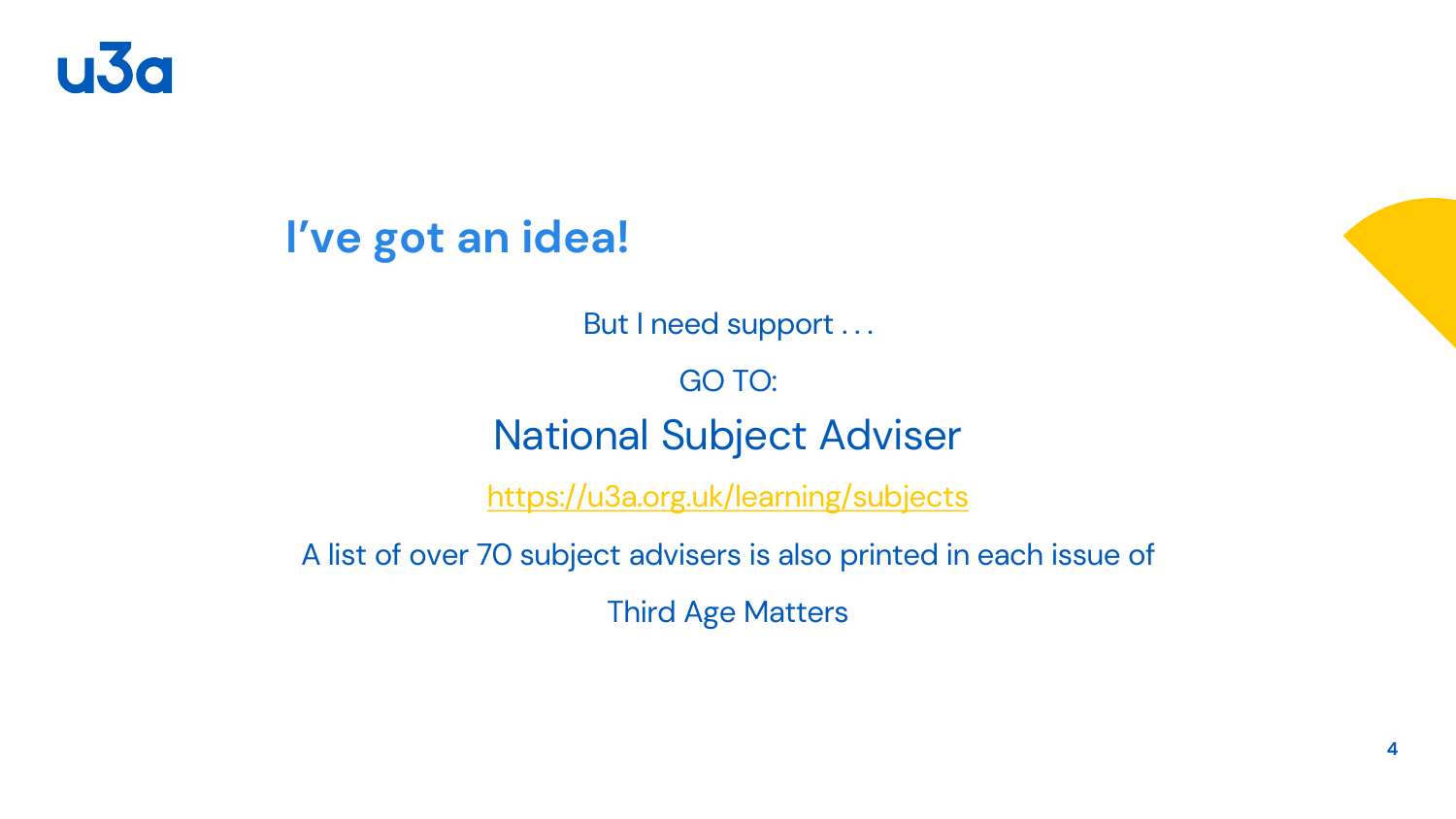

# **I've got an idea!**

But I need support ...

# GO TO: Research and Shared Learning Adviser (SW Region)

<https://u3asites.org.uk/south-west/page/104371>

This site is kept up to date together with a current contact link.